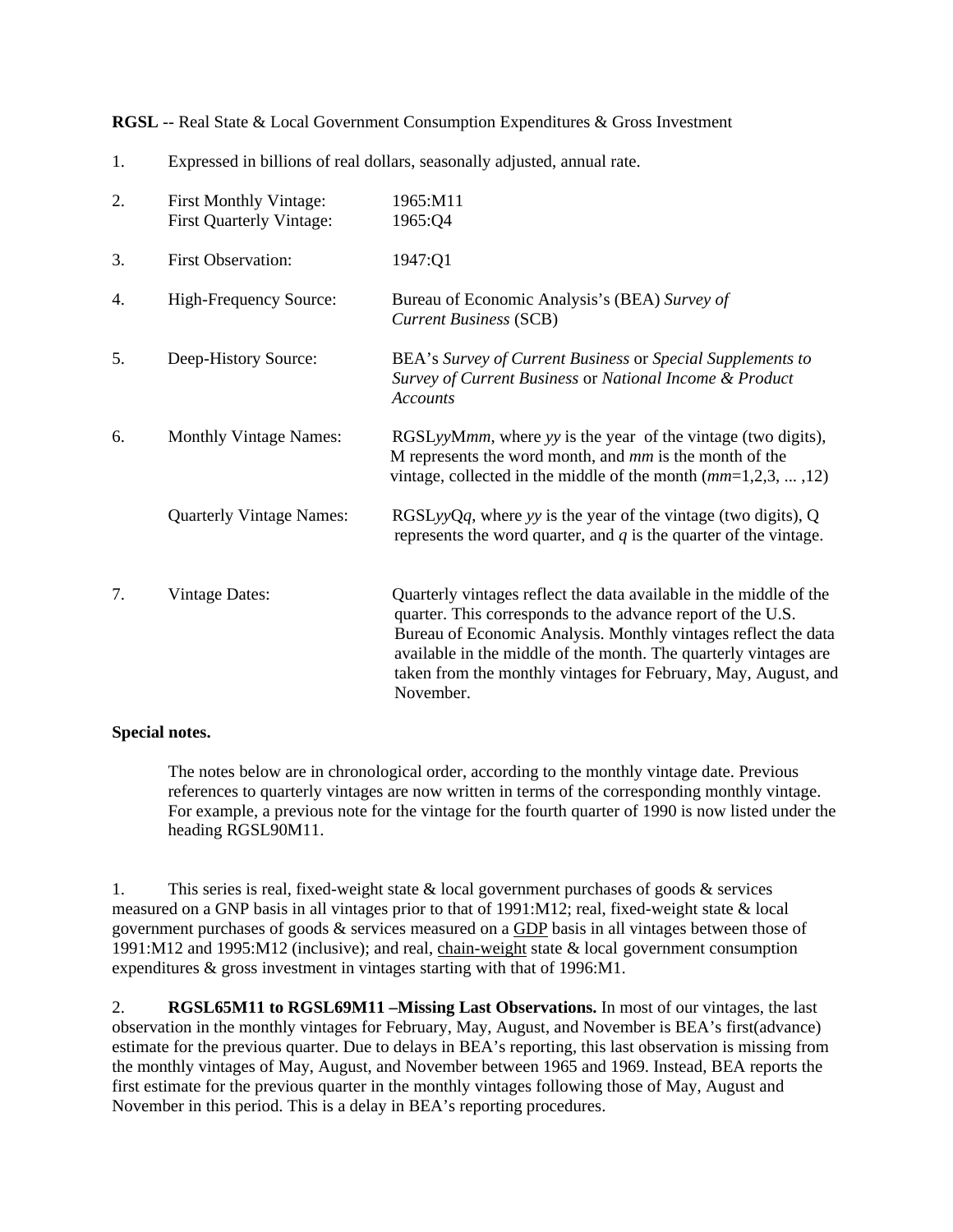3. **RGSL65M11 to RGSL74M9 –Non-Standard Release Pattern.** BEA's normal procedure is to release revisions known as preliminary and final estimates (more recently called the second and third estimates) in the two months following the release of the quarterly advance estimate. However, over the period of 1965 and 1974, BEA did not consistently publish revisions to the quarterly estimates.

4. **RGSL66M2 – Unusual Revision.** In the vintage for February 1966, the observations for 1965:Q1 to 1965:Q3 were revised with no explanation given in the January 1966 SCB.

5. **RGSL70M5 –Return to Normal Release Patterns.** Prior to the vintage for May 1970, BEA released the first estimates for the previous quarter, known as advance estimates, in vintages for February, June, September and December. The advance estimates in the vintages corresponding to June, September and December are released one month later than BEA's normal release patterns. This reflects a delay in BEA's reporting procedures. Beginning with the vintage for May 1970, advance estimates become available in vintages for February, May, August and November.

6. **RGSL72M2 –Unusual Revision.** The observations were revised for the first three quarters of 1971 due to the Revenue Act of 1971, which affected GNP and related measures retroactively.

7. **RGSL75M8 –No Annual Revision.** BEA postponed its usual annual revision due to the upcoming release of a benchmark revision.

8. **RGSL76M2 – Benchmark Revision.** This vintage incorporates BEA's benchmark revision.

9. **RGSL80M8 – No Annual Revision.** BEA postponed its usual annual revision due to the upcoming release of a benchmark revision.

10. **RGSL81M1 – Benchmark Revision.** This vintage incorporates BEA's benchmark revision.

11. **RGSL81M8 – No Annual Revision.** BEA postponed its usual annual revision because the source data were unavailable at the time.

12. **RGSL82M6 – Special Source for Data.** The May 1982 SCB is a special issue devoted to the discussion of an integrated set of NIPA and balance sheets. It did not release the data for this vintage. Our data for this vintage come from *Economic Indicators*, May 1982.

13. **RGSL82M8 – Unusually Long Annual Revision and BEA Corrections.** This vintage incorporates an usually long revision from 1977:Q1 to 1982:Q1 because no annual revision was released since 1979. This vintage also incorporates BEA's corrections for observations from 1973:Q1 to 1976:Q4.

14. **RGSL85M8 – No Annual Revision.** BEA postponed its usual annual revision due to the upcoming release of a benchmark revision.

15. **RGSL86M1 – Benchmark Revision.** This vintage incorporates BEA's benchmark revision.

16. **RGSL91M8 – No Annual Revision.** BEA postponed its usual annual revision due to the upcoming release of a benchmark revision.

17. **RGSL91M12 – Benchmark Revision**. This vintage incorporates BEA's benchmark revision, which reflects a change in the primary measure of production from GNP to GDP.

18. **RGSL91M12 to RGSL92M12 – Short Time Series History.** In the vintages from 1991:M12 to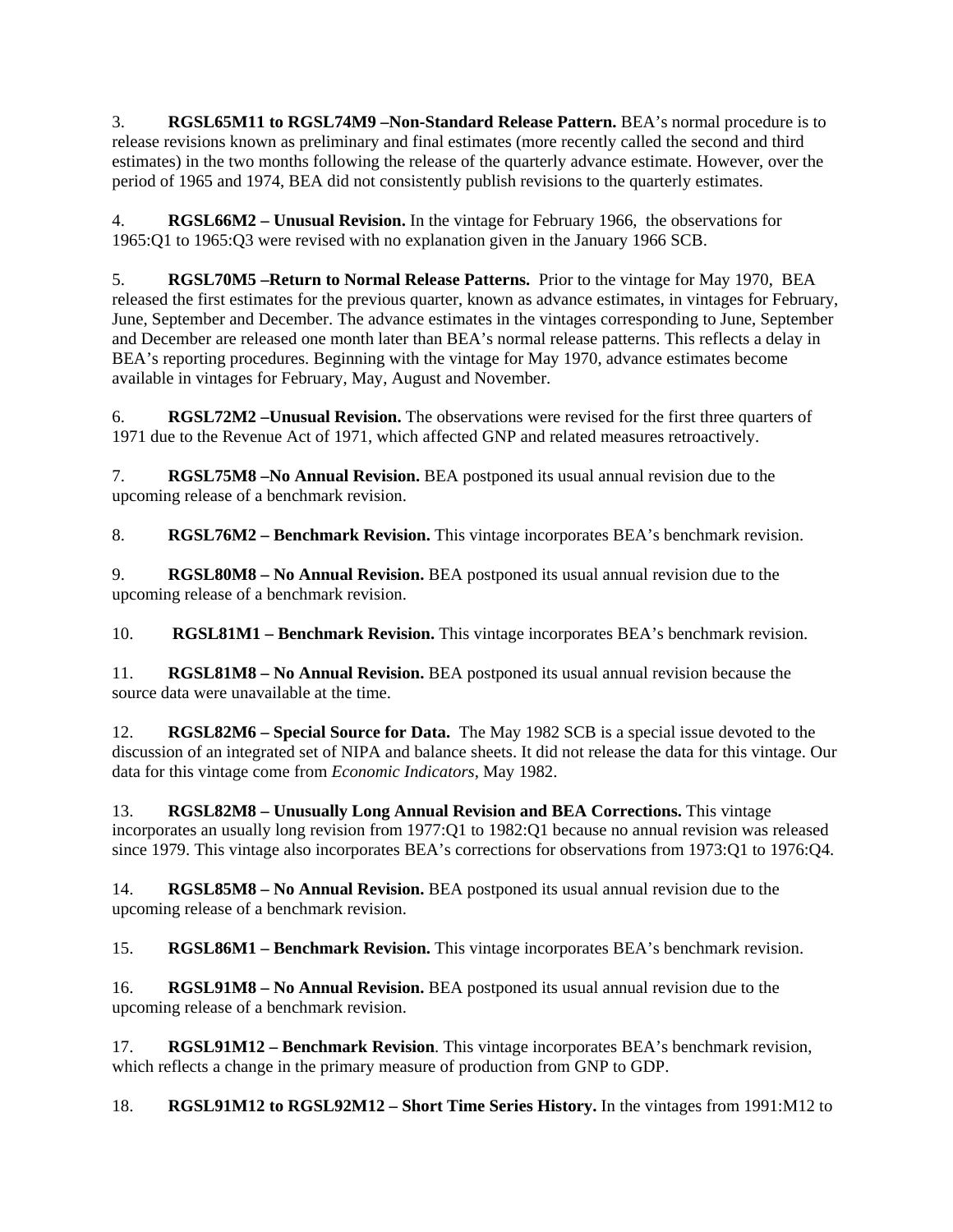1992:M12, the time series begins with the observation for 1959:Q1. Observations prior to 1959 were not reported in our deep-history source.

19. **RGSL93M8 to RGSL93M9 – Delayed Annual Revision.** BEA delayed its usual annual revision one month due to its move to a new location. The annual revision appears in our vintage for September 1993.

20. **RGSL95M8 – No Annual Revision.** BEA postponed its usual annual revision due to the upcoming release of a benchmark revision.

21. **RGSL95M12 – Federal Government Shutdown.** Due to a federal government shutdown and weather-related delays, BEA released no new data or revisions for this vintage. The data for this vintage come from the vintage for November 1995.

22. **RGSL96M1 – Federal Government Shutdown and Benchmark Revision**. BEA released a benchmark revision in January 1996. However, due to a federal government shutdown in late 1995, the November and December editions of the SCB were combined into a single issue that incorporated BEA's press release for GDP of January 19, 1996. The January and February 1996 SCBs were also combined into a single issue (sent to the printer on February 16, 1996) that reported deep-history observations. The common observations (1990:Q1 to 1995:Q3) reported in both combined issues match perfectly. Therefore, we assembled the data for the January 1996 vintage by taking the observations for 1990:Q1 to 1995:Q3 from the November/December 1995 SCB and by taking deep-history observations from the January/February 1996 SCB.

23. **RGSL96M1 to RGSL99M10 –Short Time Series History**. In the vintages from 1996M1 to 1999M10, the time series starts with the observation for 1959:Q3. Observations prior to 1959:Q3 were not reported in our deep-history source.

24. **RGSL96M2 – Federal Government Shutdown, No Revisions, and Missing Last Observation.** Due to the federal government shutdown in late 1995, there are no new observations in this vintage, and the observation for 1995:Q4 is missing. This is not a mistake because BEA did not release new data. The observations in this vintage are taken from the the vintage for January 1996.

25. **RGSL96M3 – Federal Government Shutdown and Return to Normal Publication Schedule.** This vintage marks the return to BEA's normal publication schedule for the SCB after the federal government shutdown in late 1995. This vintage provides a delayed revised estimate for the observation for 1995:Q3 and the first estimate for the observation for 1995:Q4.

26. **RGSL97M5 – Use of Quantity Indexes to Add Deep-History Observations.** The May 1997 SCB reported deep-history observations in the form of chain-weight quantity indexes. We converted the chain-weight quantity indexes to chain-weight dollars, compared the computed deep-history observations to those of the vintage for May 1997 already expressed in chain-weight dollar form, and found only very small differences (due to rounding). We concluded that the computed observations from the chain-weight quantity indexes could be used in the May 1997 vintage. This procedure allowed us to expand the time series history in this vintage back to the observation for 1947:Q1.

27. **RGSL97M6 to RGSL99M10 – Added Additional Deep-History Observations.** We find no errata in the SCB for the vintages from 1997M6 to 1999M10. Thus, we take the deep-history observations for 1947:Q1 to 1959:Q2 from the 1997M5 vintage. These are the observations we constructed from the chain-weight quantity indexes as described in the previous note for the vintage of 1997M5.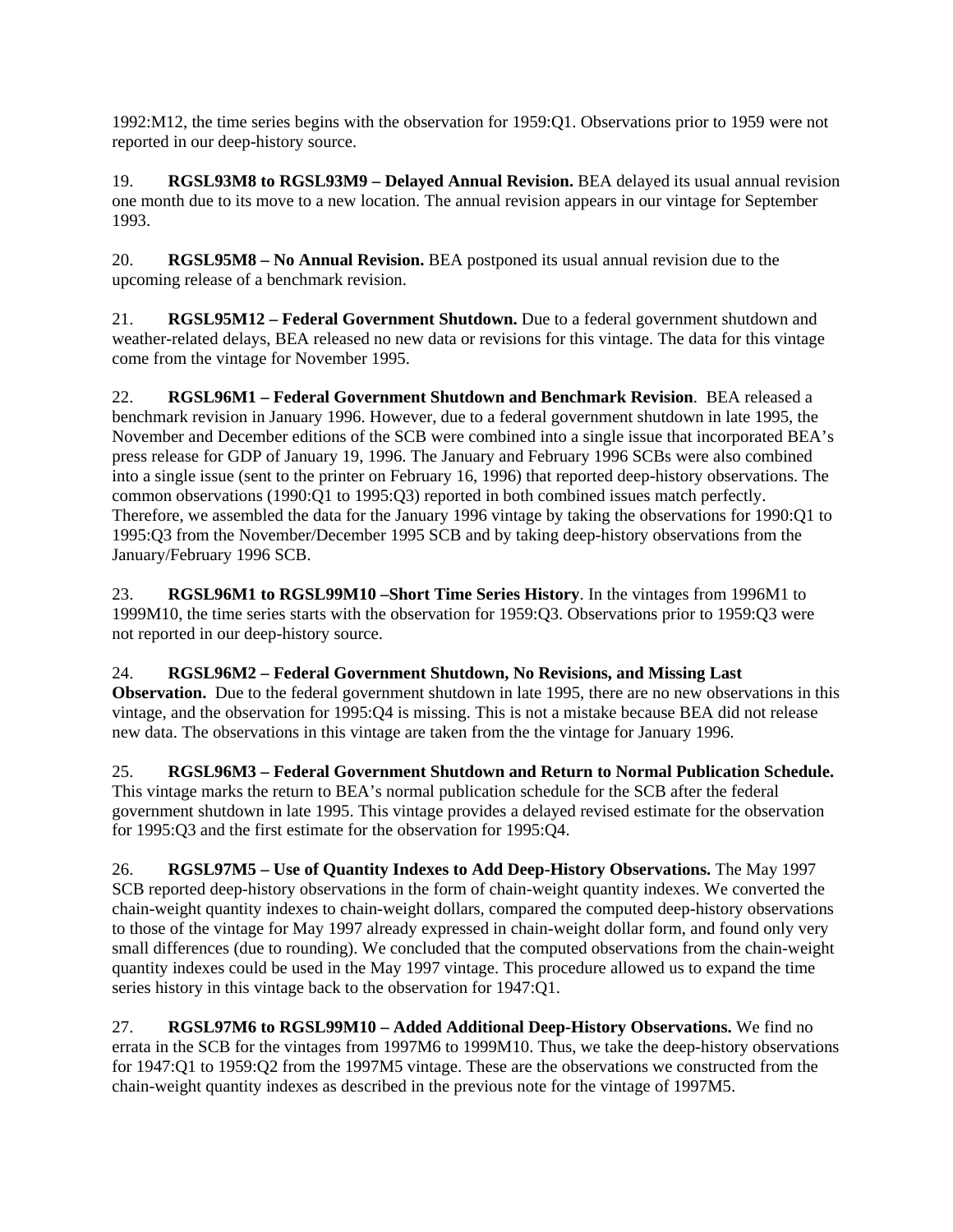28. **RGSL97M8 – Unusually Long Annual Revision.** Observations were revised for the past four years instead of only three years in the 1997 annual revision. This period of revision is longer than usual due to the problems BEA encountered with the annual revision in the previous year.

29. **RGSL99M8 – No Annual Revision.** BEA postponed its usual annual revision due to the upcoming release of a benchmark revision.

30. **RGSL99M11 to RGSL00M3 – Benchmark Revision and Short Time Series History**. On October 28, 1999, BEA released a comprehensive revision to the national income and product accounts. However, BEA did not release all revised observations. In the vintage of 1999M11, the time series begins with the observation for 1994:Q1. In the vintages for 1999M12 to 2000M3, we extended the deep history observations back to that for 1959:Q1 using published data for the chain-weighted quantity index (described below).

31. **RGSL99M12 – Use of Quantity Indexes to Add Deep-History Observations**. The Dec 1999 SCB reported deep-history observations in the form of chain-weight quantity indexes. We converted the chain-weight quantity indexes to chain-weight dollars, compared the computed deep-history observations to those of the vintage for Dec 1999 already expressed in chain-weight dollar form, and found only very small differences (due to rounding). We concluded that the computed observations from the chain-weight quantity indexes could be used in the Dec 1999 vintage. This procedure allowed us to expand the time series history in this vintage back to the observation for 1959:Q1.

32. **RGSL00M1 to RGSL00M3 – Added Additional Deep-History Observations.** We find no errata in the SCB for the vintages from 2000M1 to 2000M3. Thus, we take the deep-history observations for 1959:Q1 to 1993:Q4 from the 1999M12 vintage. These are the observations we constructed from the chain-weight quantity indexes as described in the previous note for the vintage of 1999M12.

33. **RGSL00M4 to RGSL00M7 – BEA Corrections and Short Time Series History.** These vintages incorporate revised deep history for observations over the period 1977:Q4 to 1993:Q4, as published in the April 2000 edition of SCB . Observations for the period 1994:Q1 to 1999:Q4 are also revised from their initial benchmark-release values. Observations prior to that of 1977:Q4 are not available.

34. **RGSL03M8 – No Annual Revision**. BEA postponed its usual annual revision due to the upcoming release of a benchmark revision.

35. **RGSL03M12 – Benchmark Revision and Missing Observation**. On December 10, 2003, BEA released a comprehensive revision. The initial release of data in the December SCB covered observations 1998:Q1 to 2003:Q2, although the observations beginning with that of 1947:Q1 were available online. They were not printed until the February 2004 SCB. Note that the initial release of data had no observation for 2003:Q3. However, previously on November 25, 2003, a revised number for 2003:Q3 was released (1110.4) in the November 2003 edition of *Economic Indicators*. Users may wish to supply a value for the observation for 2003:Q3 in the vintage for 2003:M12 using the implied rate of growth between Q2 and Q3 in vintage 2003M11, with the value in 2003Q3 (1110.4) given in the release of November 25.

36. **RGSL11M8 – Flexible Annual Revision**. On July 29, 2011, the BEA released a flexible annual revision to the national income and product accounts. Flexible annual revisions may affect more observations than those of the past three years. In addition, flexible annual revisions can incorporate methodological changes to the way in which the BEA constructs the data in the national accounts.